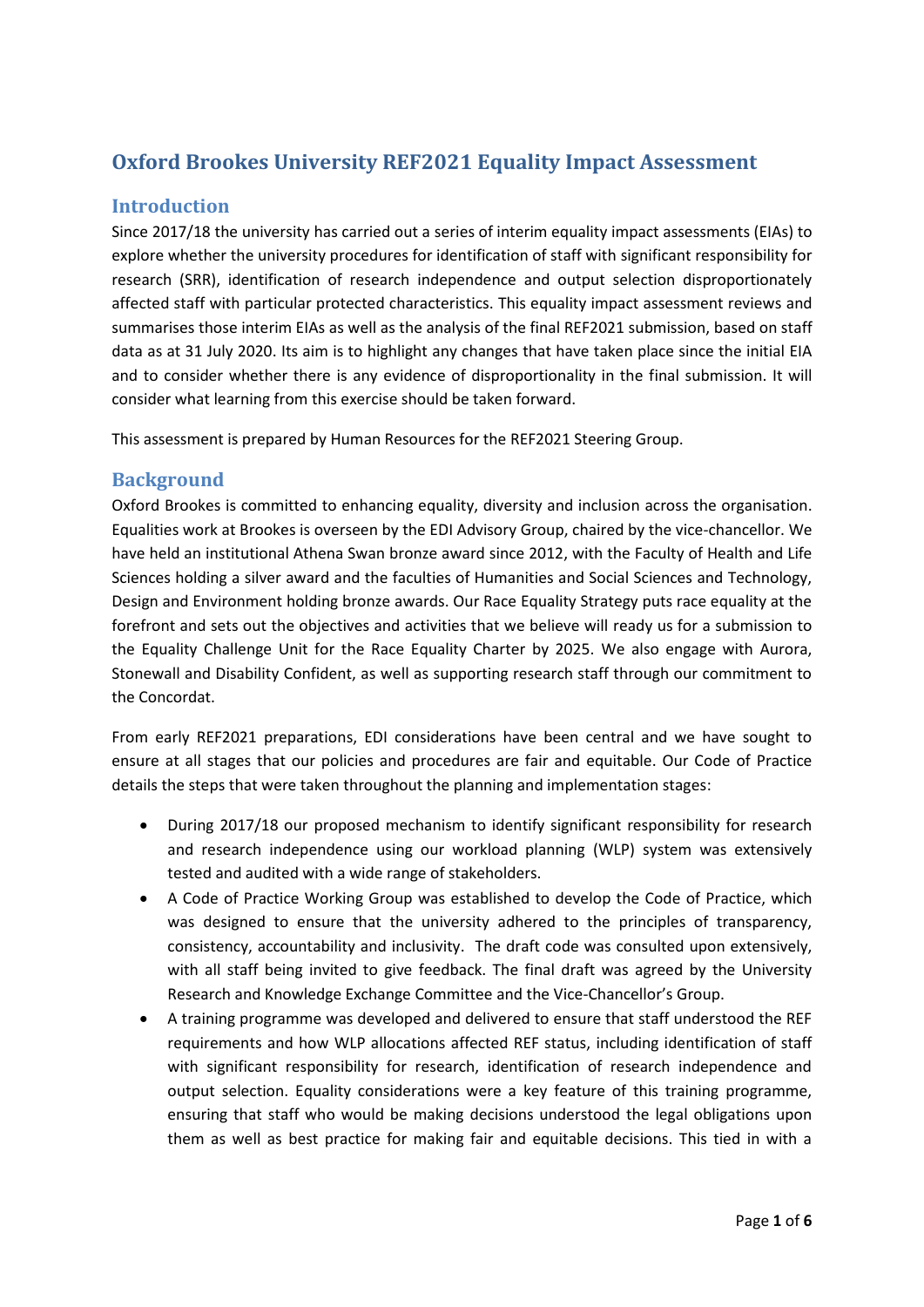wider unconscious bias training programme that the university rolled out for all staff in 2019.

 The Code of Practice sets out roles and responsibilities for decision making, ensuring that appropriate structures and governance are in place. This includes a formal appeals process that explains how staff who are concerned about their WLP research allocation can raise their concerns.

#### **Scope**

Interim EIAs have been carried out at key points throughout the process, looking at the procedures for identification of staff with SRR, identification of independent researchers and output selection. These have been data-based exercises looking for statistically significant differences. These analyses have considered all protected characteristics for which sufficient data exists: gender, ethnicity, disability, age, sexual orientation and religion/belief. Gender reassignment is excluded due to the small numbers of staff who have told us that their gender is not the same as that assigned at birth. We do not collect data on marriage/civil partnership so that is not included. As well as protected characteristics, we have also analysed the data by contractual status, looking at full- and part-time working and permanent and fixed-term contracts from 2018/19 onwards.

The procedure for determining whether staff have significant responsibility is analysed by comparing staff with SRR with both all academic staff and with REF-eligible academic staff. Data for each protected characteristic is analysed for the whole organisation and by faculty. Where there are sufficient numbers of people with different characteristics data is also analysed by unit of assessment so that the effects of differences in staff composition in different parts of the organisation are taken into account. All differences are tested for statistical significance and are considered to be significant if the p–value is less than 0.05.

The nature of our academic terms and conditions of employment mean that there are very few academic staff who are not potentially REF-eligible as more than 95% of our academic staff are employed on either teaching and research or research only contracts. Therefore we have only commented separately on staff with SRR in the context of all academic staff and staff with SRR in the context of REF-eligible academic staff where there are significant differences between the two analyses.

The procedure for identifying independent researchers is analysed by comparing independent researchers with other research staff in the same grades. Our grades 8 and 9 (HESA level K0) are the only grades in which both independent and non-independent researchers are found. Therefore we have compared research staff at those levels.

Output selection is analysed by calculating the average number of outputs for staff from minority groups is compared with that from non-minority groups to identify any statistically significant differences. The average number of outputs is analysed across the whole institution and at faculty and Unit of Assessment (UoA) level.

Our initial EIA was carried out in November 2018 looking at 2017/18 staff data as it stood at that time. It examined data on identification of staff with SRR across the whole organisation and at faculty level. The second assessment was carried out in April 2019 looking at 2018/19 staff data. This expanded on the first assessment to include analysis at department and UoA level. As well as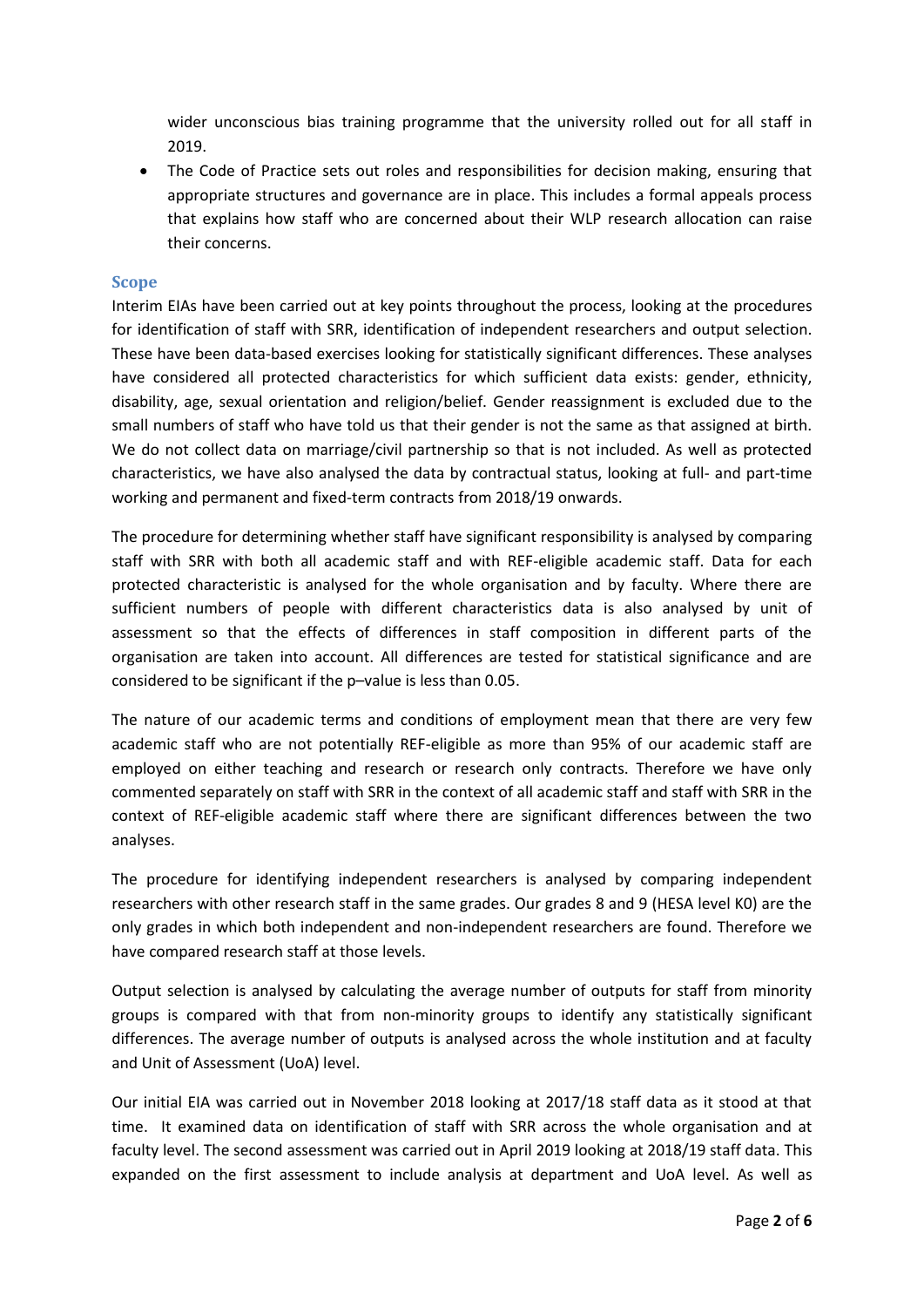updating the SRR analysis, this assessment looked at the procedure for deciding research independence and analysed the diversity profile of staff in decision-making roles as identified in the Code of Practice, comparing this with the academic staff population to examine how fully the diversity of academic staff was represented. We carried out a further EIA in December 2019 looking at SRR and research independence using the interim 2019/20 staff data. Now that the final submission population is confirmed we have carried out a final analysis of these procedures based on the data as at 31 July 2020 from the 2019/20 HESA return. All assessments use the full-person equivalent measure of headcount.

We have also carried out separate analyses looking at selection of outputs as data on this area has become available. The first was undertaken in January 2020. This was repeated in November 2020 and the final output data was analysed in March 2021.

All of these analyses have been submitted to the REF2021 Steering Group and Athena Swan Steering Group for consideration.

# **Analyses**

Overall our initial analysis found that the data did not indicate that staff with particular characteristics were disproportionately affected by our procedures and subsequent EIAs have supported this conclusion. We have not seen significant changes throughout the period in which we have been conducting EIAs. Our observations are summarised here and the final analysis is appended to this document.

### **Gender**

Analysis of gender have consistently found that across the whole organisation men are statistically more likely to have SRR for research than women. However, analysis at UoA has consistently revealed no statistically significant differences. The observed differences at higher levels are driven by uneven representation of men and women in different subject areas, particularly the fact that women are overrepresented in our two largest UoA (UoA3 and UoA17) that have significantly lower REF-submission rates than the rest of the organisation. Whilst this is something that we seek to address via wider organisational initiatives, particularly driven by the Athena Swan Steering Group, it does not indicate that our REF policies and procedures are unfair.

# **Ethnicity**

Our analyses have consistently shown that the REF submission rates for white and BAME staff are equal. BAME staff have repeatedly been more likely to have SRR than white staff in several UoAs and there have been no UoAs in which white staff are significantly more likely to have SRR than BAME staff.

#### **Disability**

Each EIA has found that staff who have declared a disability are less likely to be selected for REF submission than staff who have told us that they do not have a disability. This occurs at both institutional and faculty/directorate level. However, no statistically significant differences have been found. The number of staff who have told us that they have a disability in individual UoAs has been too small to enable meaningful analysis at that level.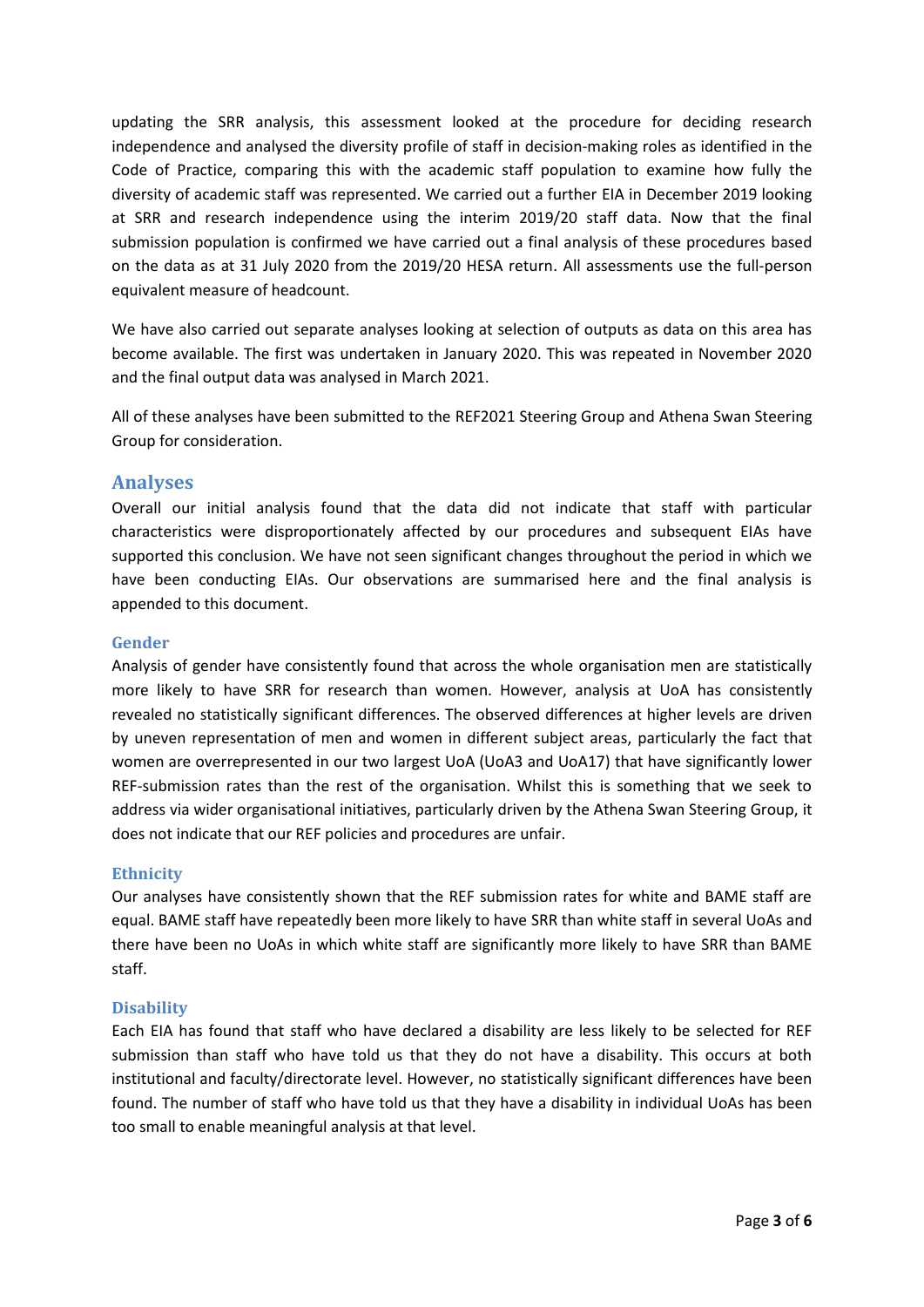### **Age**

The modal age group for academic staff is 45-54 and over 80% of academic staff are aged 35-64. Therefore for the purposes of this analysis we have compared staff aged under 35 and over 64 with the 35-64 age group. We have consistently found that across the whole institution staff aged under 35 are significantly less likely to be selected for REF submission than staff aged 35-64. The same trend has been observed in the Faculty of Technology, Design and Environment and in the final assessment was observed in the Faculty of Health and Life Sciences. However, these differences are caused by the fact that staff aged under 35 are over represented in lower graded roles that do not include independent research. When these variables are accounted for there are no significant differences.

EIAs have consistently shown that in the majority of UoAs there are no significant differences. Although each EIA has found one or two significant differences at UoA level, no UoAs have seen recurring significant differences. When other variables such as role type are taken into account there are no significant differences.

#### **Sexual orientation**

We have repeatedly found that staff who have told us that they are LGB are at least as likely to have SRR for research as staff who have told us that they are heterosexual. The number of LGB staff in individual UoAs is too small to enable analysis at that level.

### **Religion/belief**

The final analysis revealed that 35% of academic staff have told us that they have no religion, 31% have told us that they are Christian and 9% have told us that they have a different religion or belief. We have consistently found that the only significant differences are between staff who have told us that they are Christian and staff who have told us that they have no religion. The same trend is observed across the whole organisation and in the Faculty of Health and Life Sciences.

Analysis at UoA level has not revealed any consistent statistically significant differences. It has been noted that there is considerable variation in religion/belief profile between UoAs and this can contribute to observed differences when aggregated data is analysed.

# **Pregnancy/maternity**

The majority of our analyses comparing staff who took maternity leave starting on or after 01 August 2015 with those who did not, revealed no statistically significant differences. The final analysis initially showed that staff in the Faculty of Technology, Design and Environment who took maternity leave were significantly less likely to be selected for REF2021 submission than those who did not. However, this difference only occurred when analysing all academic staff in the faculty; there was no significant difference when comparing against the REF eligible pool only. When role type was taken into account there were no significant differences.

#### **Contractual status – part-time working**

We have repeatedly found that across the whole organisation and at faculty level part-time staff are significantly less likely to have SRR than full-time staff. This has been monitored closely both to ensure that part-time staff are not treated less favourably and because it is known that research activity is linked to promotions. Our final analysis shows the same differences at organisation and faculty level. However, analysis at UoA level reveals that in most UoAs part-time staff are not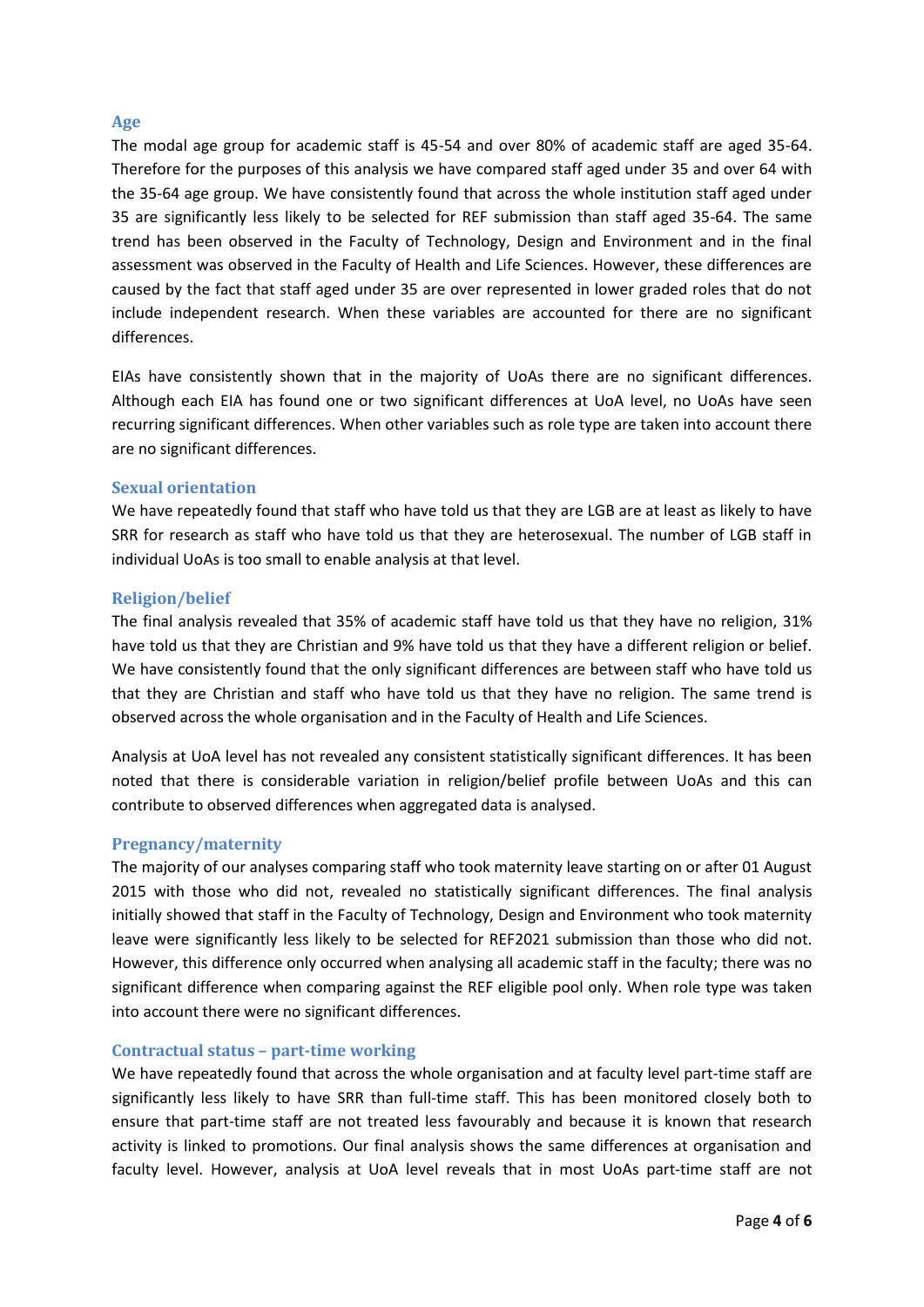significantly less likely to be included in the REF submission than full-time staff. Two of the three UoAs in which significant differences are found are our largest UoAs and also those in which the percentage of staff who are REF-submitted is much lower than the organisational average. This points to a different model of activity in those UoA. Overall the available data does not indicate that part-time staff are treated less favourably than their full-time colleagues.

#### **Contractual status – fixed-term employment**

Our analyses have revealed some statistically significant differences between fixed-term and permanent staff. Initially this was seen across the whole organisation as well as in some faculties and some UoAs. Now that the submission is finalised there are some significant differences in UoA level but not at faculty level or across the whole institution. We have consistently found that when grade and job function are taken into account there are no significant differences.

### **Research independence**

Analyses of research staff in the grades in which both independent and non-independent researchers are found has not revealed any consistently occurring differences that are statistically significant. When we have found significant differences, these have not been found when grade/role type are taken into account.

### **Output selection**

The final analysis of the average number of outputs by protected characteristic shows that, at institutional level, there are no statistically significant differences by gender, ethnicity, disability, sexual orientation, full/part-time status or permanent/fixed-term status. For ethnicity this is an improvement from the initial analysis, which found that BAME staff had a significantly lower average number of outputs at institutional level. In the final analysis by ethnicity, BAME had a higher average number of outputs in five UoAs and in a further five the distance between BAME and white staff had narrowed since the initial analysis.

Our analyses have found a small number of significant differences at UoA level but we have not observed any pattern of differences over multiple UoAs. Within UoAs where there are significant differences in the average number of outputs this is commonly linked to career stage and there are often no significant differences when grade is taken into account. On balance, the available data indicates that our output selection procedures represent a proportionate means of achieving the aims stated in the Code of Practice i.e. inclusion of the highest quality outputs, fair distribution of coauthored outputs, and representation of the breadth and diversity of research in the UoA and diversity of colleagues. Units of assessment that saw significant differences in the final analysis will monitor these on an ongoing basis and continue to look for opportunities to support staff with particular protected characteristics.

# **Conclusions**

Our data-based approach has found no evidence that the procedures outlined in our Code of Practice result in unexplained bias towards staff of particular characteristics or that part-time or fixed-term staff are treated less favourably. Where we have observed disproportionate impacts on particular groups these can be explained with reference to other variables. As such we believe that our REF2021 procedures are fair and equitable and represent a legitimate means of achieving a proportionate aim. We have not seen any significant changes over the period covered by our analyses. One recurring theme that arises from our analyses is the greater diversity of staff in lower